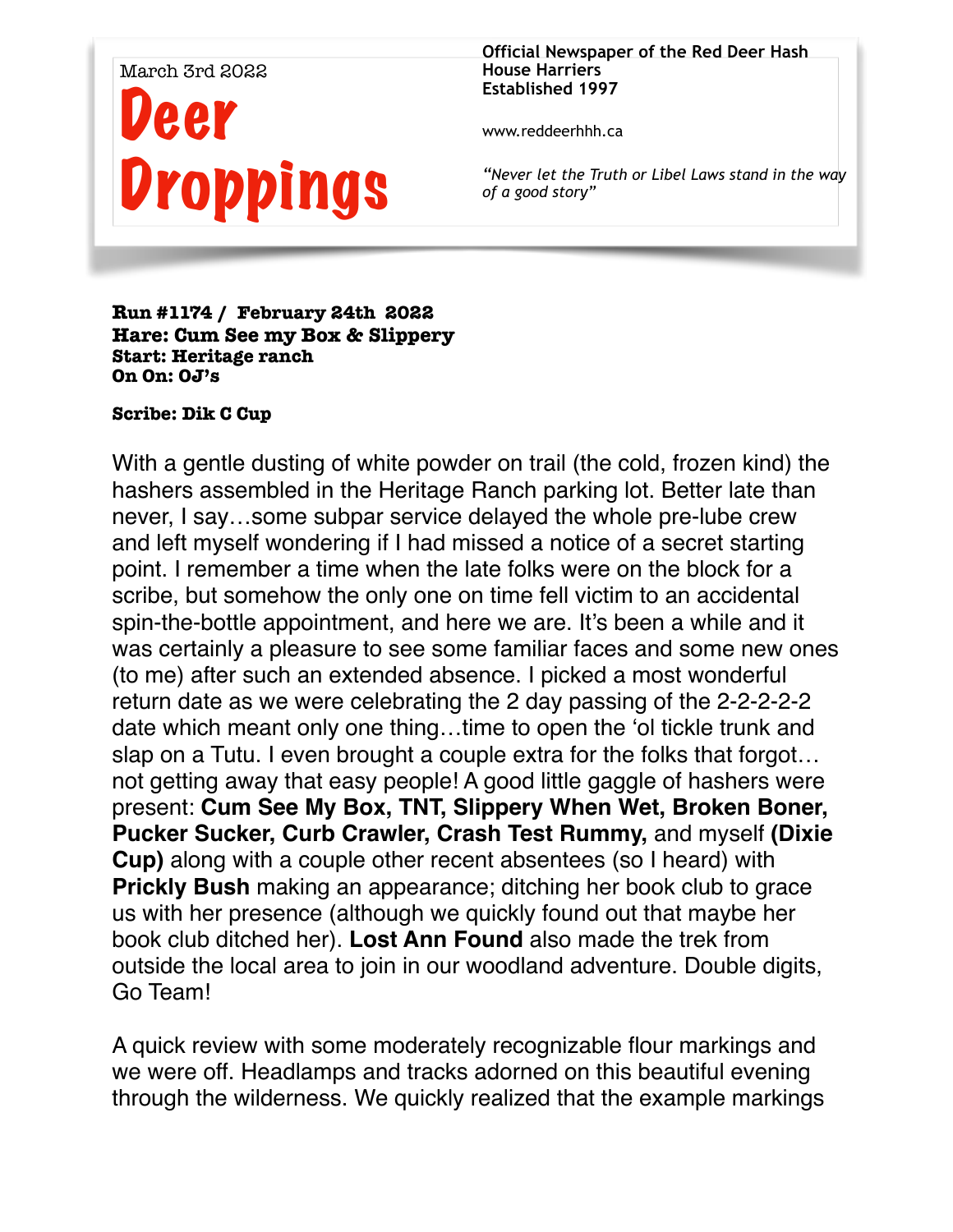were very closely matched to the real trail, leaving us a little puzzled on what? and where? not too far into the expedition. It didn't take us long to lose trail completely. Unfortunately our hare wasn't privy to that portion of the trail so after a solid hunt in and out of the paths, traveled and not, and fear of the walkers consuming all the Beer Near bevies, there was a group decision made to take the long cut to the onehundred-fifty some staircase where we could be directed to the correct path. The calves are still burning! The continuation of lost direction continued as the folks of the Westlake District had wiped the majority of the markings away with their sidewalk shoveling ways. It was still a most amazing jaunt with a variety of sights to be seen. A pee break here, a death-defying skate across a patch of ice there, left us with a Corps de Ballet at a very beautiful Hash Hold. A view of the Westlake frozen trees and pond back-dropped the smiles of a successful walk and run, despite any detours along the way.

A Tutu walk back to the parking lot for what I didn't know was a momentous Circle Up. Apparently swill and punishments had been in Section C-19 for a while and this was the dawn of a, post-restriction, return to some sort of normalcy; if normalcy is even in a Hasher's vocabulary. Punishments were assigned, along with a celebration or two. Some Vanilla name calling, some book club poo-poo-ing, cheers for the out-of-towner and long lost hashers, along with enough other random charges to finish all the swill cups. Singing, dancing, and drinking (well, more drinking) was certainly welcomed back with open arms (and mouths). I was also surprised to see **Boner** in pants even though it did chill quite quickly towards the end (maybe a good choice) …warmer weather is on the horizon! And hopefully we all get to see each other's beautiful faces soon.

## On-On

• Dixie Cup? Dick See Cup? Dik C Cup? I need a nametag.